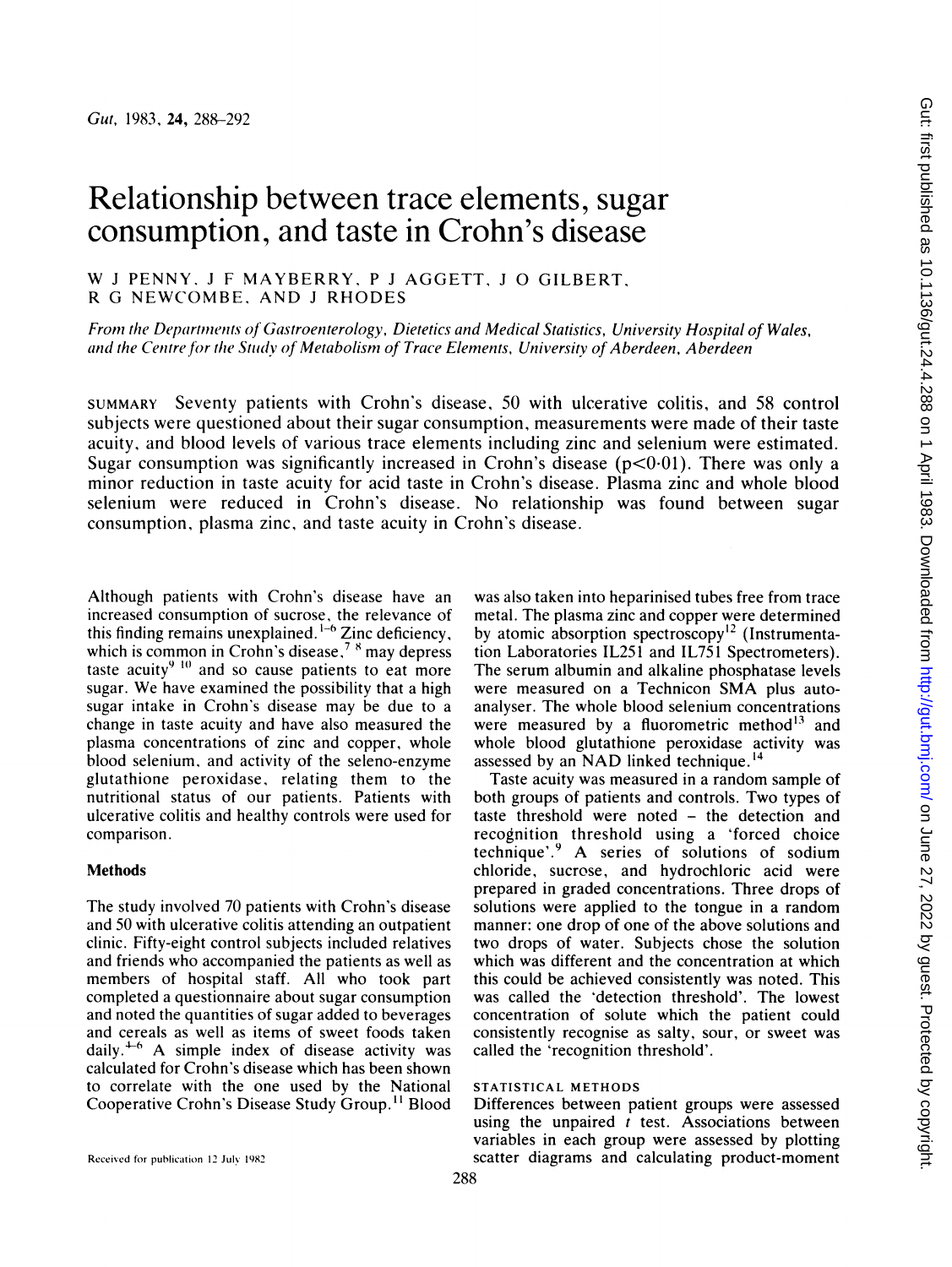correlation coefficients. Analysis of covariance was used to adjust differences in certain variables for the difference existing in other variables which were thought to influence them. Taste, copper, alkaline phosphatase, and selenium measurements were subjected to a Log transformation before analysis, as this improved the normality and homogeneity of various aspects of the data.

## Results

The age and sex ratio of subjects are shown in Table 1. Control subjects were younger (mean  $37.3 \pm 10.9$ ) years SD) than those with colitis  $(45.5 \pm 12.4)$  and Crohn's patients  $(44\pm 14)$ . The patients with colitis and Crohn's disease had fulfilled the usual criteria accepted for diagnosis. In the colitis group 30% had total involvement, 35% distal colitis, and 35% proctitis. The average duration of disease was  $7.8 \pm 5.1$  years and two patients had had surgery. In the Crohn's group 75% had ileocaecal disease with additional large or small bowel involvement. Nine per cent had small bowel involvement only and 16% had disease limited to the colon. The average duration of their disease was  $10.5±6.6$  years and 67% had had surgery.

Crohn's patients ate significantly more items of sweet food and added more sucrose to their diet compared with controls  $(p<0.001$  and  $p<0.01$ respectively) or the colitics  $(p<0.01$  and  $p<0.05$ ; Tables <sup>2</sup> and 3). There was no difference between colitics and controls. The plasma zinc (Fig. 1) and albumin were significantly lower in Crohn's disease and ulcerative colitis. In Crohn's patients the zinc level tended to be slightly lower in those on corticosteroids  $(11.12\pm0.17 \text{ vs } 11.31\pm0.22 \text{ }\mu\text{mol/l})$  but the difference was not statistically significant. The whole blood selenium was also lower in Crohn's disease but not in the colitics. The glutathione peroxidase level was reduced in Crohn's disease  $(3.2\pm0.14 \text{ vs }$  $3.52\pm0.12$  U/ml) but this did not reach statistical significance. The alkaline phosphatase was significantly raised in Crohn's patients but the slight increase observed in those with ulcerative colitis did not reach statistical significance.

Table <sup>1</sup> Age and sex control subjects and patients with ulcerative colitis and Crohn's disease (mean  $\pm$  SD)

|                 | Controls<br>$(n=58)$ | <i><b>Ulcerative</b></i><br>colitis<br>$(n=50)$ | Crohn's<br>disease<br>$(n=70)$ |
|-----------------|----------------------|-------------------------------------------------|--------------------------------|
| Age(yr)         | $37.3 \pm 10.9$      | $45.5 \pm 12.4$                                 | $44 + 14$                      |
| Men/women ratio | 0.7                  | 0.61                                            | 0.75                           |



Fig. <sup>l</sup> Plasma zinc levels in Crohn's disease, patients with ulcerative colitis, and controls. Mean and standard deviations are given for men and women in each group. Unpaired <sup>t</sup> test comparing patients with Crohn's disease and controls, for men  $p < 0.01$ , for women  $p < 0.05$ ; comparing colitis and controls, for men and women  $p < 0.05$ . Groups with colitis and Crohn's disease did not differ significantly from each other.

A statistically significant correlation  $(p<0.001)$ was found between plasma zinc and albumin. On adjustment for the albumin level the deficiency of plasma zinc remained significant in the Crohn's group  $(p<0.01)$  but not in the colitics. The difference in whole blood selenium concentrations was eliminated by correction for plasma albumin by analysis of covariance.

In Crohn's patients there was a significant correlation between the cxtent of disease and serum albumin ( $p<0.05$ ) and alkaline phosphatase levels  $(p<0.05)$  and also between disease activity and serum albumin ( $p < 0.05$ ).

Taste sensitivity was measured in a random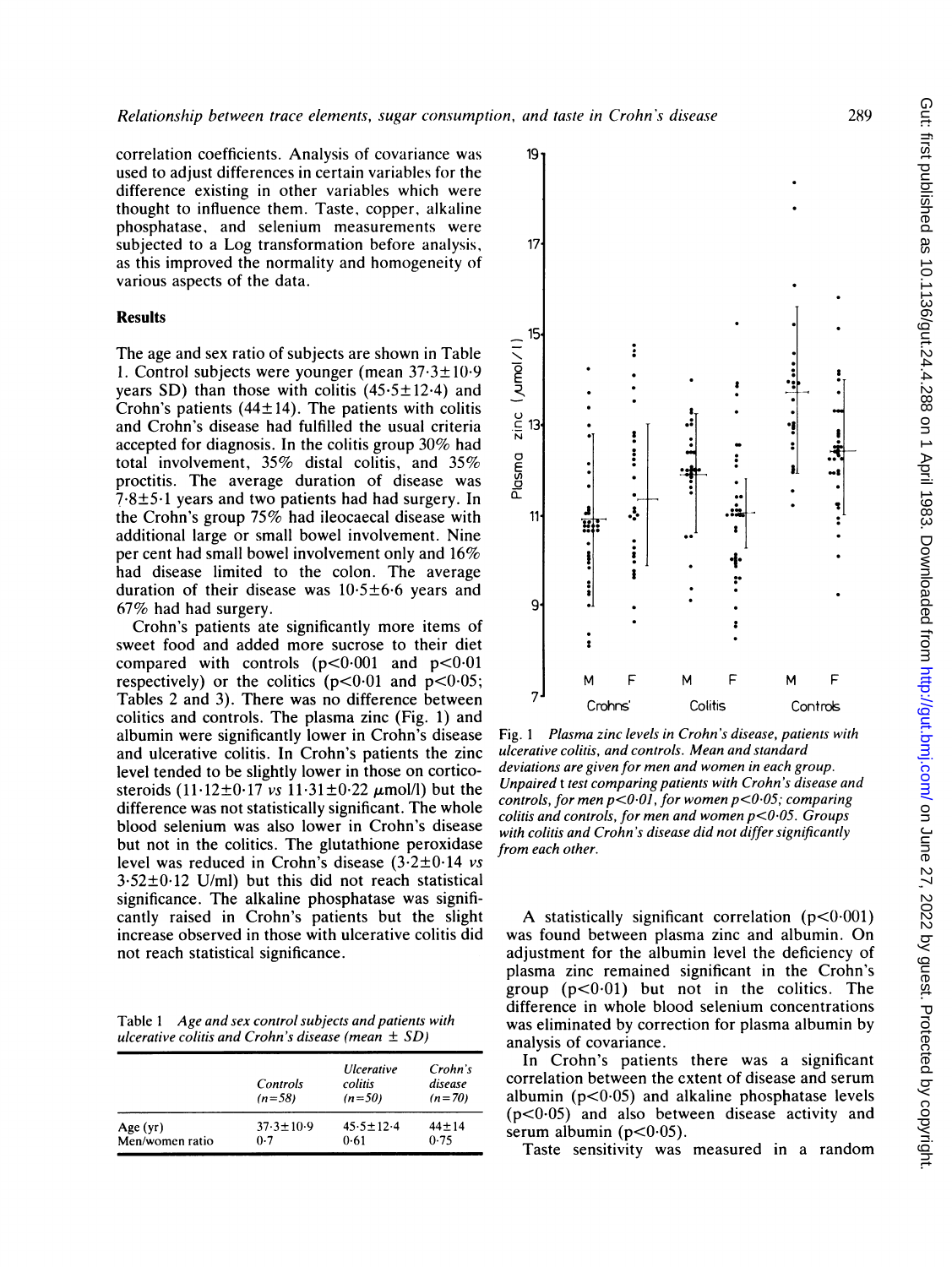|                                           | <b>Controls</b><br>$(n=58)$ | <i>Ulcerative colitis</i><br>$(n=50)$ | Crohn's disease<br>$(n=70)$ |
|-------------------------------------------|-----------------------------|---------------------------------------|-----------------------------|
| Added sucrose daily (g)                   | $29.2 + 6.3$                | $34.0 + 7.3$                          | $65.1 \pm 9.5$              |
| "Sweets" daily (no.)                      | $2.15 \pm 0.18$             | $2.6 \pm 0.22$                        | $3.37 \pm 0.18$             |
| Serum alkaline phosphatase (1U/1)         | $78.44 + 3.2$               | $91.12 + 6.8$                         | $117.07 \pm 6.5$            |
| Serum albumin $(g/l)$                     | $46.8 + 0.36$               | $45.04 + 0.58$                        | $42.68 \pm 0.59$            |
| Plasma zinc $(\mu \text{mol/l})$          | $13.01 \pm 0.23$            | $11.42 \pm 0.25$                      | $11.23 + 0.21$              |
| Plasma copper $(\mu \text{mol/l})$        | $16.4 \pm 0.60$             | $17.68 \pm 0.53$                      | $17.76 \pm 0.50$            |
| Whole blood selenium $(\mu$ mol/l)        | $1.85 + 0.50$               | $1.77 + 4.7$                          | $1.73 \pm 0.60$             |
| Whole blood glutathione peroxidase (U/ml) | $3.52 \pm 0.12$             | $3.79 \pm 0.19$                       | $3.2 \pm 0.14$              |

Table 2 Grams of sucrose added to beverages and cereals, number of 'sweet foods' from standard list eaten daily, and biochemical measurements for three groups of subjects (mean  $\pm$  SE)

sample of 14 controls, 17 with ulcerative colitis and 23 with Crohn's disease. Both the 'detection threshold' and the 'recognition threshold' for acid taste was higher in Crohn's disease compared with those with ulcerative colitis or the controls ( $p < 0.05$ ; Fig. 2) but there was no difference for other taste modalities between the groups and patients with ulcerative colitis showed no difference from controls. The differences in acid taste sensitivity between Crohn's patients and controls disappear, however, on adjustment for either zinc or albumin levels in an analysis of covariance. Similarly, there was no correlation between sugar consumption and zinc levels  $(r=0.03, p=0.8)$  or between sugar consumption and taste sensitivity.

#### **Discussion**

Our patients with Crohn's disease again show increased consumption of sugar and sweet foods compared with patients who have colitis and healthy controls. Our Crohn's group also had a reduced plasma zinc and albumin with a rise of alkaline phosphatase levels compared with controls. The low level of whole blood selenium in Crohn's disease probably reflects their impaired nutritional status. The erythrocyte glutathione peroxidase, a selenoenzyme which has been shown to reflect selenium status in animals and man,<sup>15-16</sup> was also reduced in Crohn's patients but this was not statistically significant. Selenium deficiency has been rarely associated with clinical disease in man, although deficiency causes various problems in other mammals.<sup>17</sup> In man, deficiency has been reported after total parenteral nutrition<sup>18</sup> and in patients with severe malnutrition and inflammatory bowel disease.<sup>19 20</sup>

There is no single simple measurement of zinc status which is entirely satisfactory, although most studies have used the plasma level as a guide.<sup>8-21</sup> Alternatives are to measure the hair zinc<sup>22</sup> or the leucocyte zinc content.<sup>23</sup> <sup>24</sup> Acute infection and stress may transiently depress the plasma zinc<sup>25</sup> through leucocyte endogenous mediator substances. This mechanism is unlikely in our outpatient population with quiescent Crohn's disease. Previous work has shown that zinc absorption is impaired in Crohn's disease<sup>8 26</sup> and plasma levels tend to be low even in the presence of a normal intake. We have found a reduced plasma zinc in conjunction with reduced serum albumin but the low plasma zinc stands as an independent variable which is related to both the disease activity and extent of disease. Previous measurements of plasma zinc have also

Table 3 Significance of differences between different groups for dietary intake of sucrose and 'sweet foods' and biochemical measurements shown in Table 2

|                                           | Control vs Crohn's | Control vs colitics | Crohn's vs colitics |
|-------------------------------------------|--------------------|---------------------|---------------------|
| Added sucrose daily (g)                   | p < 0.01           | NS                  | p < 0.01            |
| 'Sweets' daily (no.)                      | p < 0.001          | NS                  | p < 0.05            |
| Serum alkaline phosphatase (IU/l)         | p < 0.001          | 0.05 < p < 0.1      | p < 0.01            |
| Serum albumin $(g/l)$                     | p < 0.001          | p < 0.05            | p < 0.01            |
| Plasma zinc $(\mu \text{mol/l})$          | p < 0.001          | p < 0.001           | NS.                 |
| Plasma copper $(\mu \text{mol/l})$        | NS                 | NS                  | NS.                 |
| Whole blood selenium $(\mu \text{mol/l})$ | p < 0.05           | NS                  | NS.                 |
| Whole blood glutathione peroxidase (U/ml) | NS                 | NS                  | p < 0.05            |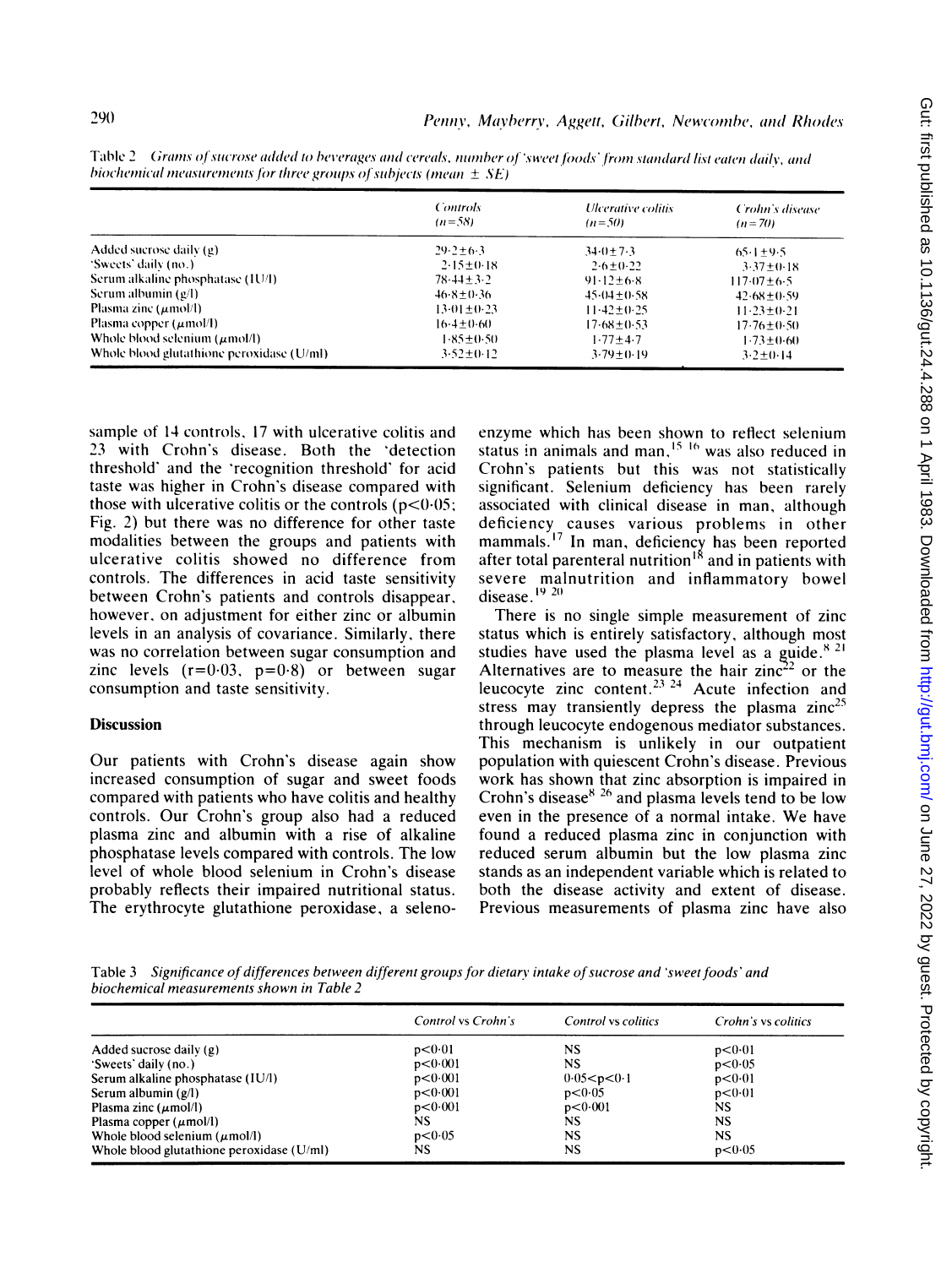

Fig. 2 Thresholds to sour taste with different concentrations of hydrochloric acid in patients with Crohn's disease, ulcerative colitis, and controls. The median 'detection threshold' is given for each group. The concentration of HCl is given on a logarithmic scale. Comparison of patients with Crohn's disease with both controls and patients with colitis using an unpaired Student's t test  $p < 0.05$ .

shown a close relationship to disease activity.<sup>7</sup> The relevance of a reduced plasma zinc concentration in patients with Crohn's disease who are apparently well is not clear. It is known, however, that a normal zinc status is important for cellular immunity<sup>27-29</sup> and wound healing,  $30\,31$  both of which are often<br>impaired in Crohn's disease.  $32\,33$ 

Taste was measured on a random sample of one-third of the subjects. There was little difference between groups apart from some impairment of acuity for HCl in Crohn's disease. In the acute phase of their disease our findings may have been different and subsequent improvement may be associated with improved taste acuity. Similarly, we have failed to show any relationship between increased sugar consumption, low plasma zinc, and impaired acuity for sweet taste.

One study<sup>7</sup> on hospitalised patients with an acute exacerbation of Crohn's disease showed a decreased serum zinc concentration which was associated with a disturbance of taste acuity, while another study<sup>8</sup> in a small group of 14 patients showed an impairment of sweet taste only in those patients with low zinc concentration.

An increased consumption of sugar in Crohn's disease was first noted in West Germany<sup>1 2</sup> and subsequent studies in Cardiff, Birmingham, Bristol, and Tel Aviv have all confirmed this difference. $3-6$  It has been assessed by some observers using an interview technique, with a dietitian, while others

have resorted to weighing all items of food over several days but this latter method introduces its own problems.<sup>6</sup> We have simply asked about the quantity of sugar added to beverages and cereals and the consumption of certain sweet foods which are commonly eaten, since this technique has been shown to be reliable.<sup>4 6</sup> The increased sugar consumption remains unexplained but may be part of an attempt to increase calorie intake.

It is difficult to measure taste accurately and we have followed the procedure worked out by Henkin<sup>9</sup> to overcome the major problems inherent in this measurement. Our findings are similar to those of Casper and Sommer<sup>34</sup> who were unable to show impaired taste acuity in patients with Crohn's disease and it seems unlikely that any minor differences in taste acuity identified in patients with Crohn's disease would account for the major differences in sugar consumption which have been consistently demonstrated.

We wish to thank Dr D Stansby for measuring the serum albumin and alkaline phosphatase levels.

#### **References**

- 1 Martini GA, Brandes JW. Increased consumption of refined carbohydrates in patients with Crohn's disease. Klin Wochenschr 1976; 54: 367-71.
- 2 Miller B, Fervers F, Rohbeck R. Strohmeyer G. Zuckerhonsum bein patienten mit morbus Crohn. Vehr Dtsch Ges Inn Med 1976; 82: 922-4.
- 3 Thornton JR, Emmett PM, Heaton KW. Diet and Crohn's disease: characteristics of the pre-illness diet. Br Med J 1979; 2: 762-4.
- 4 Mayberry JF, Rhodes J, Newcombe RG. Increased sugar consumption in Crohn's disease. Digestion 1980; 20: 323-6.
- 5 Silkoff K, Hallak A, Yegena L, Rozen P, Mayberry JF, Rhodes J. Newcombe RG. Consumption of refined carbohydrate by patients with Crohn's disease in Tel-Aviv-Yafo. Postgrad Med J 1980; 56: 28-32.
- 6 Mayberry JF, Rhodes J, Allan R, Newcombe RG, Regan G, Chamberlain LM, Wragg KG. Diet in Crohn's disease: two studies of current and previous habits in newly diagnosed patients. Dig Dis 1981; 26:  $444 - 8$ .
- $\overline{7}$ Solomons NW, Rosenberg TH, Sandstead HH, Vo-Khacta KP. Zinc deficiency in Crohn's disease. Digestion 1977; 16: 87.
- 8 McClain C, Soutor C, Zieve L. Zinc deficiency, a complication of Crohn's disease. Gastroenterology 1980; 78: 272-9.
- 9 Henkin RI, Graziadei PPG. Bradley DF. The molecular basis of taste and its disorders. Ann Intern Med 1969; 71: 791-821.
- 10 Catalanotto FA. The trace metal zinc and taste. Am J